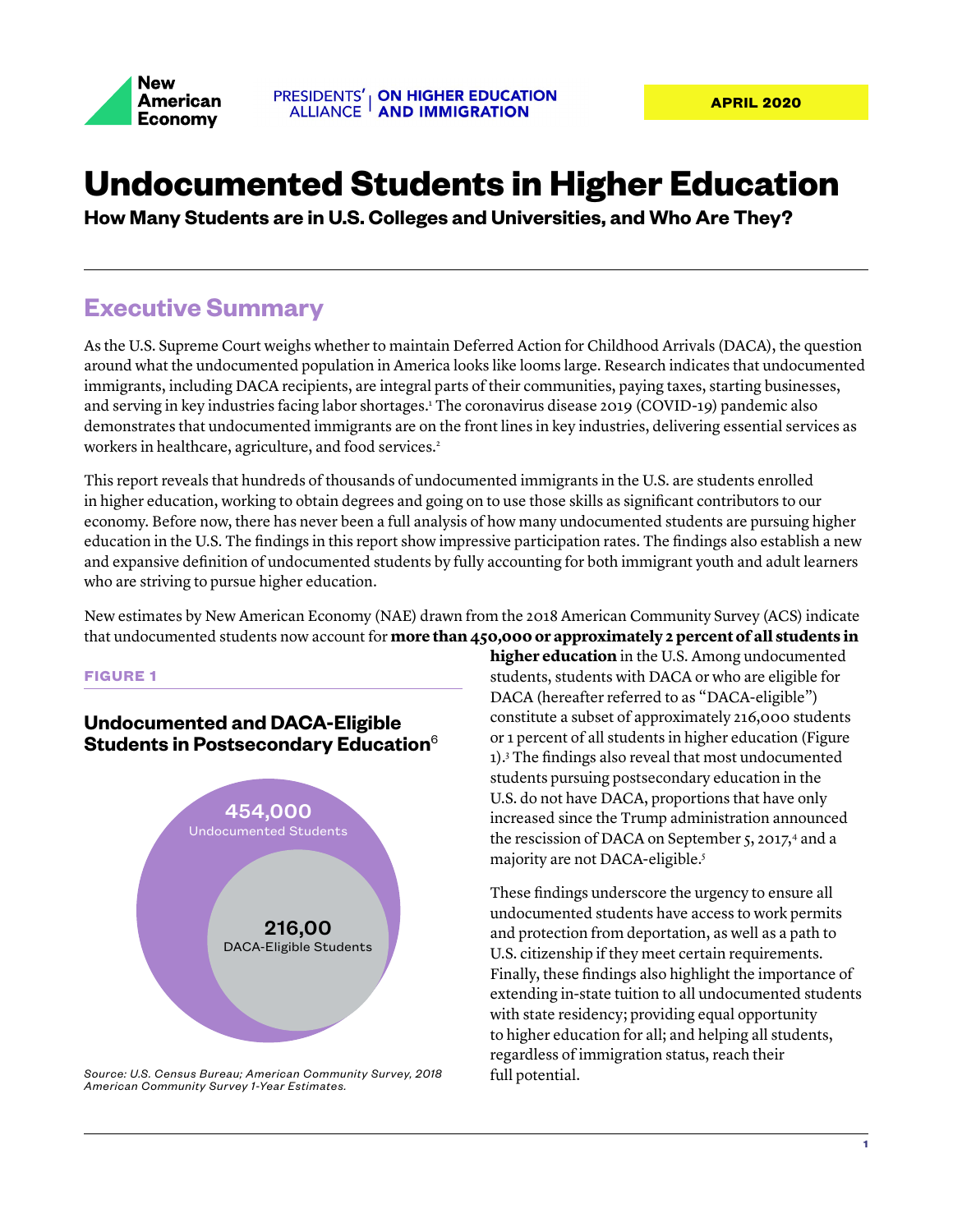## **When Did Undocumented Students Enrolled in Higher Education Come to the U.S.?**

Most undocumented students enrolled in colleges and universities came to the U.S. as children or adolescents. They grew up and attended primary and/or high school in America. Among DACA-eligible students in colleges and universities, close to nine out of ten (89 percent) arrived as children (ages 0-12), while the rest (11 percent) arrived as adolescents (ages 10-16). Among all undocumented students, nearly half (47 percent) arrived before age 12, while 39 percent came between the ages of 13 and 21 (Figure 2).

Undocumented adult learners, who came to the U.S. as older adolescents or as adults, are also a portion of the undocumented student population striving to pursue higher education and contribute to their communities. The findings show that these individuals are part of the broader definition of undocumented students, which extends beyond Dreamers. These trends underscore the educational investments that both the students and their communities already have made and continue to make.

#### **FIGURE 2**

### **Undocumented & DACA-Eligible Students in Higher Education by Age of Arrival**<sup>7</sup>

| Age of Arrival          | Undocumented<br>College Students | DACA-Eligible<br><b>College Students</b> |  |
|-------------------------|----------------------------------|------------------------------------------|--|
| Child (0-12)            | 47%                              | 89%                                      |  |
| Adolescent<br>$(13-21)$ | 39%                              | 11%                                      |  |
| Adult (22+)             | 14%                              | 0%                                       |  |

Note: To be DACA-eligible, an individual must have come to the U.S. before the age of 16.

*Source: U.S. Census Bureau; American Community Survey, 2018 American Community Survey 1-Year Estimates.*

## **Undocumented Students in Higher Education by State**

As with the overall undocumented population, undocumented students in higher education are concentrated in a small number of states, with a majority of students coming from five states (California, Texas, Florida, New York, and Illinois) and three-quarters of undocumented students coming from 11 states (California, Texas, Florida, New York, Illinois, New Jersey, Maryland, Georgia, Washington, Virginia, and North Carolina) (see Figure 3). Still, a significant number of undocumented students—more than 68,000—live in other U.S. states. Likewise, while the majority of DACA-eligible students are found in just 5 states—California, Texas, Florida, New York and Illinois—there are more than 48,000 DACA-eligible students in higher education in the rest of the country.

#### **FIGURE 3**

### **Undocumented and DACA-Eligible Students in Higher Education, 2018**

|               | Number of Undocumented Share of Undocumented<br>Education | Students in Postsecondary Students in Postsecondary<br>Education | Number of DACA-Eligible<br>Education | Share of DACA-Eligible<br>Students in Postsecondary Students in Postsecondary<br>Education |
|---------------|-----------------------------------------------------------|------------------------------------------------------------------|--------------------------------------|--------------------------------------------------------------------------------------------|
| United States | 454,000                                                   | 2%                                                               | 216,000                              | $1\%$                                                                                      |

*Source: U.S. Census Bureau; American Community Survey, 2018 American Community Survey 1-Year Estimates.*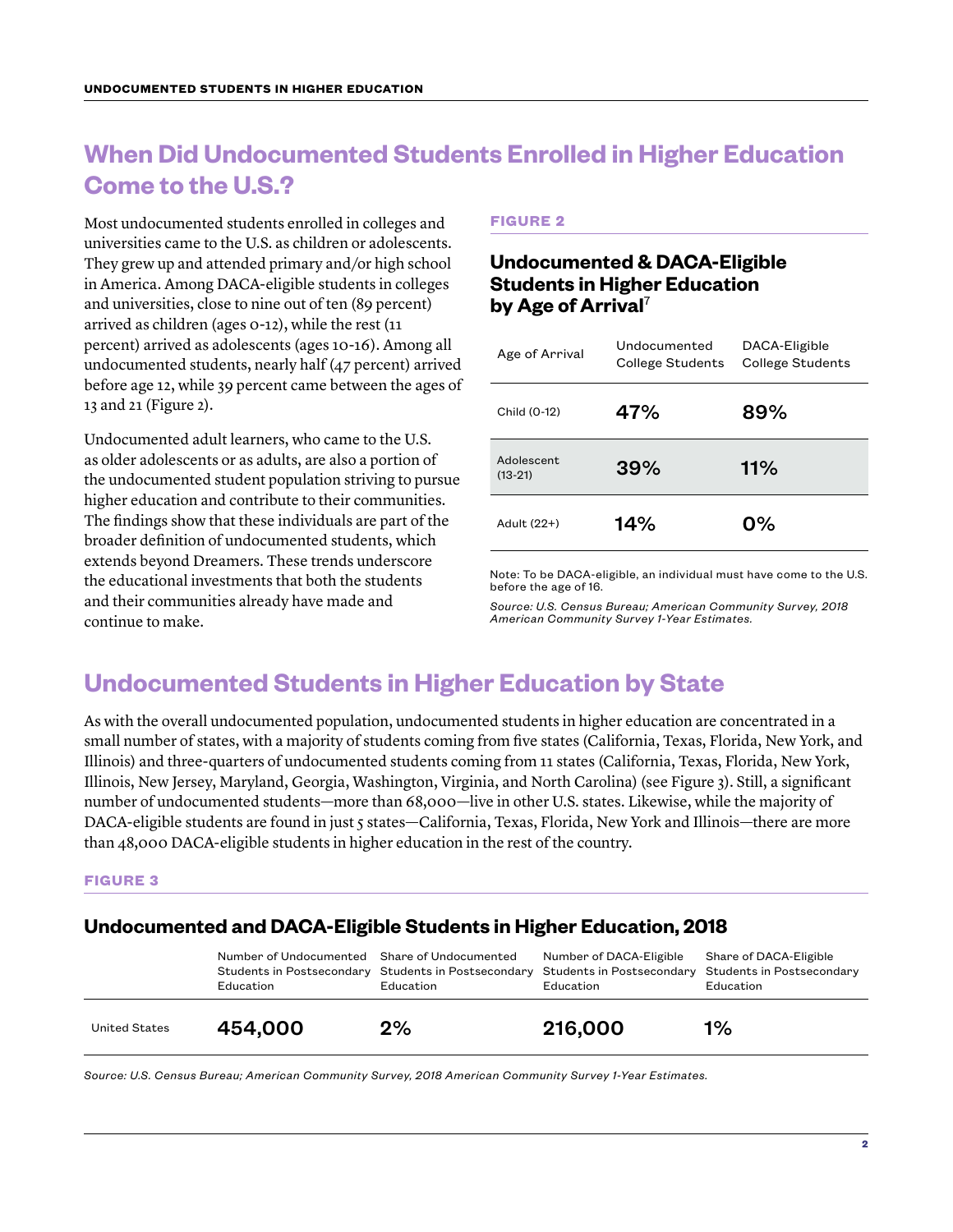#### **FIGURE 3 (CONTINUED)**

| State          | Number of Undocumented<br>Education | Share of Undocumented<br>Students in Postsecondary Students in Postsecondary<br>Education | Number of DACA-Eligible<br>Education | Share of DACA-Eligible<br>Students in Postsecondary Students in Postsecondary<br>Education |
|----------------|-------------------------------------|-------------------------------------------------------------------------------------------|--------------------------------------|--------------------------------------------------------------------------------------------|
| California     | 92,000                              | 3%                                                                                        | 52,000                               | 2%                                                                                         |
| Texas          | 66,000                              | 4%                                                                                        | 35,000                               | 2%                                                                                         |
| Florida        | 42,000                              | 3%                                                                                        | 16,000                               | 1%                                                                                         |
| New York       | 33,000                              | 2%                                                                                        | 10,000                               | 1%                                                                                         |
| Illinois       | 21,000                              | 2%                                                                                        | 12,000                               | 1%                                                                                         |
| New Jersey     | 20,000                              | 3%                                                                                        | 9,000                                | 2%                                                                                         |
| Maryland       | 16,000                              | 3%                                                                                        | $\star$                              | 1%                                                                                         |
| Georgia        | 15,000                              | 2%                                                                                        | 8,000                                | 1%                                                                                         |
| Washington     | 13,000                              | 3%                                                                                        | 7,000                                | 2%                                                                                         |
| Virginia       | 11,000                              | 2%                                                                                        | $\star$                              | 1%                                                                                         |
| North Carolina | 11,000                              | 2%                                                                                        | $\star$                              | 1%                                                                                         |
| Arizona        | 9,000                               | 2%                                                                                        | $\star$                              | 1%                                                                                         |
| Michigan       | 9,000                               | 1%                                                                                        | $\star$                              | 0.5%                                                                                       |
| Pennsylvania   | 9,000                               | 1%                                                                                        | $\star$                              | 0.4%                                                                                       |
| Massachusetts  | 8,000                               | 1%                                                                                        | $\star$                              | 0.4%                                                                                       |
| Nevada         | $\star$                             | 3%                                                                                        | $\star$                              | 2%                                                                                         |
| Utah           | $\star$                             | 2%                                                                                        | $\star$                              | 1%                                                                                         |
| Colorado       | $\star$                             | 2%                                                                                        | $\star$                              | 1%                                                                                         |
| Minnesota      | $\star$                             | 1%                                                                                        | $\star$                              | $\star\star$                                                                               |
| Connecticut    | $\star$                             | 1%                                                                                        | $\star$                              | 1%                                                                                         |
| Oregon         | $\star$                             | 1%                                                                                        | $\star$                              | $\star\star$                                                                               |
| Louisiana      | $\star$                             | 1%                                                                                        | $\star$                              | $\star\star$                                                                               |
| Tennessee      | $\star$                             | 1%                                                                                        | $\star$                              | $^{\star\star}$                                                                            |
| Indiana        | $\star$                             | 1%                                                                                        | $\star$                              | $\star\star$                                                                               |
| Ohio           | $\star$                             | 0.5%                                                                                      | $\star$                              | $^{\star\star}$                                                                            |
| Other          | 33,000                              | $\star\star$                                                                              | 24,000                               | $\star\star$                                                                               |

Sample size is too small to report totals for the state

\*\* Sample size is too small to report the share for the state

*Source: U.S. Census Bureau; American Community Survey, 2018 American Community Survey 1-Year Estimates.*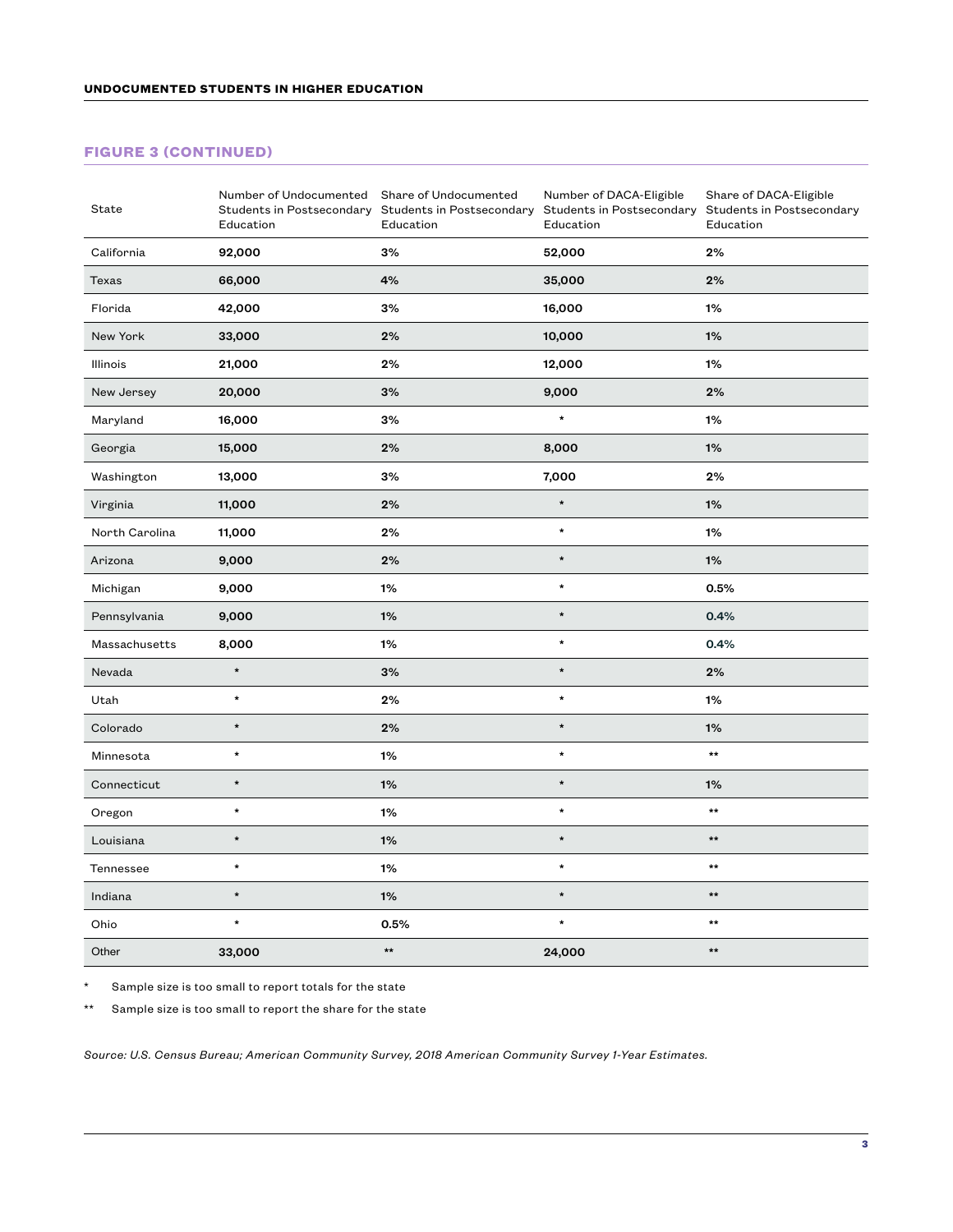## **Where are Undocumented Students Enrolled?**

The overwhelming majority—82 percent—of undocumented students are enrolled in two- and four-year public colleges and universities, with many of these students attending community colleges.<sup>8</sup> Meanwhile, close to 18 percent of all undocumented students are pursuing their education at private colleges and universities. Among the DACA-eligible student population, 84 percent are at public institutions, while close to 16 percent are private institutions (Figure 4).

**FIGURE 4**



### **Share of Undocumented Students in Public and Private Institutions of Higher Education**

Note: Private schools include both non-profit and for-profit institutions.

*Source: U.S. Census Bureau; American Community Survey, 2018 American Community Survey 1-Year Estimates.*

While most undocumented students are undergraduates, the data reveal that a sizable portion are pursing advanced degrees. Among all undocumented students, 10 percent are pursuing graduate and professional degrees, while 13 percent of DACA-eligible students are pursuing graduate and professional degrees (Figure 5).

Many undocumented graduate students hold degrees in STEM fields, the fastest growing sectors in the country. In fact, 39 percent of undocumented students pursuing advanced degrees have an undergraduate STEM degree, with 43 percent of DACA-eligible students pursuing advanced degrees having an undergraduate STEM degree. Among all undocumented graduate students with a STEM undergraduate degree, 41 percent have a degree in healthcare-related field, an especially important finding as the COVID-19 crisis highlights the nation's severe shortages across the healthcare industry, from physicians to home health aides. Among DACA-eligible students, that proportion increases to 46 percent.<sup>9</sup>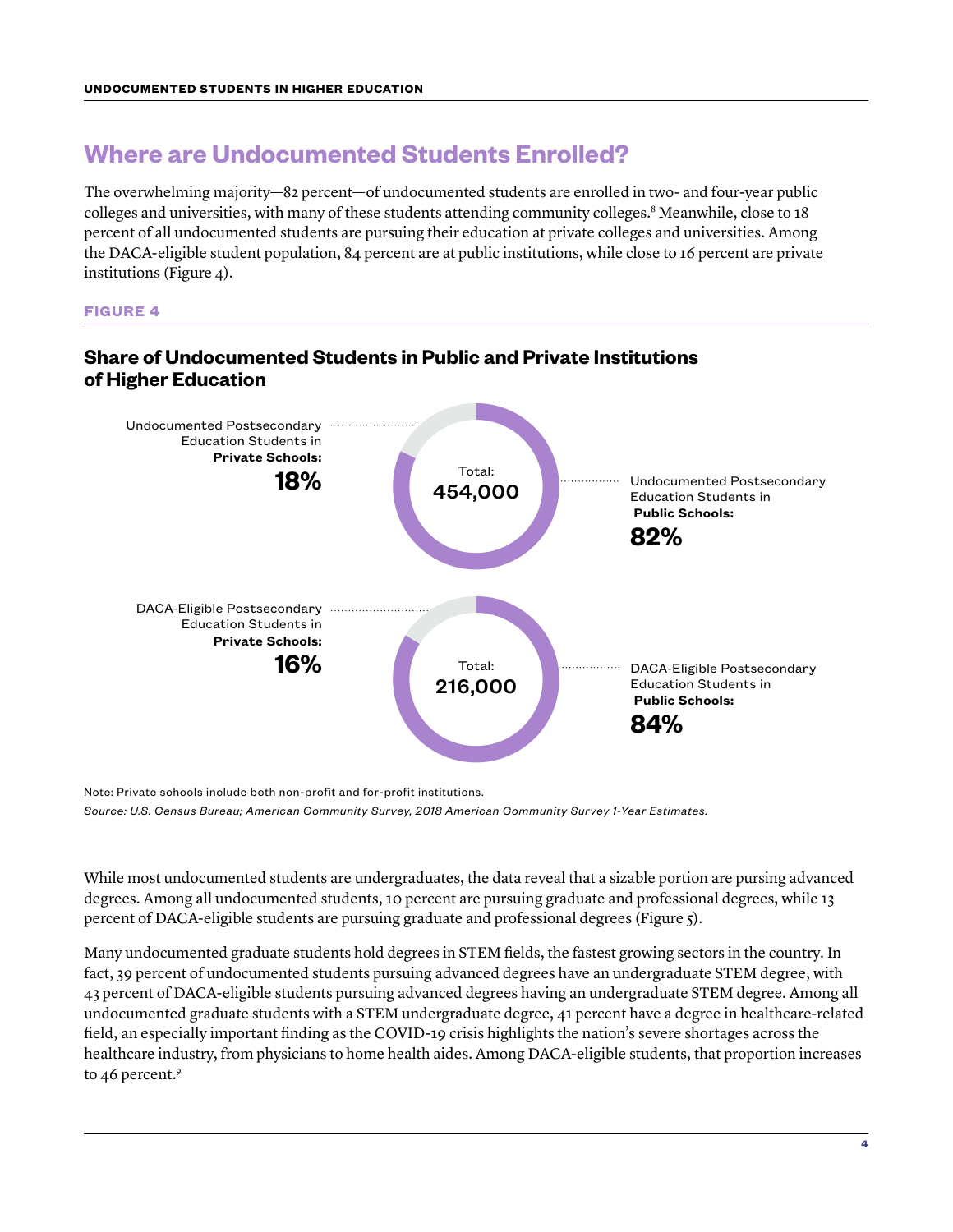#### **FIGURE 5**



#### **Share of Undocumented Students in Undergraduate and Graduate Programs**

## **Diversity of Undocumented Students in Higher Education**

Undocumented students are a heterogenous population in higher education, reflecting the broad range of first-generation immigrants in the U.S. Hispanic/Latinx students account for approximately 46 percent of all undocumented students; Asian American and Pacific Islander (AAPI) students account for approximately 25 percent; Black students account for close to 15 percent; White students account for about 12 percent; and others, including biracial and multiracial students, account for about 2 percent. Among the DACA-eligible student population, 65 percent are Hispanic/Latinx, AAPI students make up approximately 17 percent, Black students make up about 7 percent; and White students make up nearly 10 percent (Figure 6).

#### **FIGURE 6**

### **Undocumented and DACA-Eligible Students in Higher Education by Race**

**Undocumented** Postsecondary Education Students



**DACA-Eligible** Postsecondary Education Students



*Source: U.S. Census Bureau; American Community Survey, 2018 American Community Survey 1-Year Estimates.*

*Source: U.S. Census Bureau; American Community Survey, 2018 American Community Survey 1-Year Estimates.*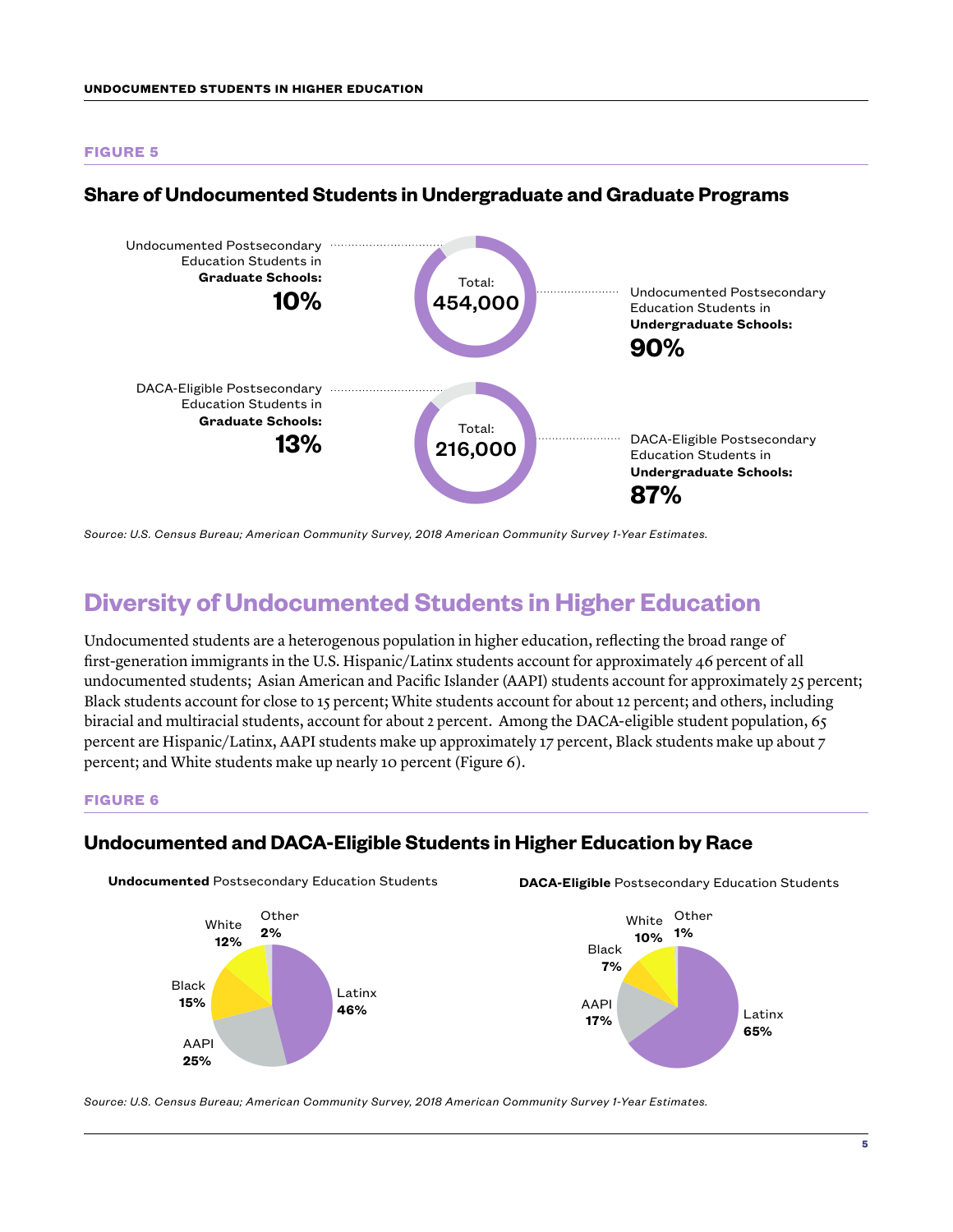## **Conclusion**

Increasing the number of college graduates fuels community and state economic growth and prosperity. For that reason, more than 40 states have established goals for postsecondary credential attainment, such as having 60 percent of state residents earn a college degree or other postsecondary credential by 2025 or 2030.<sup>10</sup> To reach these goals and address acute skills shortages, states and higher education institutions will need to increase the recruitment, support, and retention of immigrant students, including undocumented students. Indeed, immigration over the past 40 years and the rise of immigrant students pursuing higher education have greatly contributed to college enrollments in the past decades while strengthening campus diversity.

The findings in this report show that far more undocumented students enroll in higher education than was previously thought.<sup>11</sup> In their pursuit of higher education, undocumented students actively ready themselves to fill critical skills shortages, including in healthcare, STEM fields, teaching, and business, and become better positioned to support their families, communities, and regional and national economies. U.S. colleges and universities serve as key generators of social and economic mobility for all undocumented students, especially DACA recipients, who have increasingly broad opportunities to utilize in-state tuition in states across the country.<sup>12</sup>

While undocumented students face numerous barriers to higher education (including ineligibility for federal financial aid), the extension of in-state tuition and state financial aid eligibility to undocumented students who meet state residency requirements and the advent of DACA have positively impacted college attendance. In 2001, Texas became the first state to extend access to in-state tuition and some financial aid to undocumented students based on state residency. Since then, a growing number of states have successfully expanded in-state tuition and financial aid to undocumented students.<sup>13</sup> In 19 states and the District of Columbia, all undocumented students who meet state residency requirements have access to in-state tuition, regardless of DACA status. In 13 additional states, undocumented students, or in some instances only DACA recipients, who meet specific residency requirements have access to in-state tuition at the state, institutional, or system levels.<sup>14</sup> Concurrently, other states have not passed inclusive policies or explicitly bar undocumented students from in-state tuition or even enrollment in certain public institutions, including Georgia.

For undocumented students, the differences among the states in terms of access to in-state tuition and in-state financial aid are crucial, impacting their ability to access and succeed in higher education. Almost half of the top 25 states listed in this report do not provide all undocumented students who meet state residency requirements access to in-state tuition at all public institutions, including Georgia, North Carolina, Arizona, Michigan, Pennsylvania, Massachusetts, Nevada, Indiana, Tennessee, Ohio, and Louisiana.<sup>15</sup> Fourteen of the top 25 states do not provide access to state financial aid or scholarships to all undocumented students who meet state residency requirements: Maryland, Nevada, Florida, Georgia, Arizona, Virginia, North Carolina, Michigan, Massachusetts, Louisiana, Tennessee, Pennsylvania, Indiana, and Ohio.<sup>16</sup>

There is substantial evidence that policies that expand access to higher education to undocumented or DACA-eligible students result in increasing college enrollment for disadvantaged students while also bolstering local and state workforces. Studies have found that Hispanic/Latinx non-citizens living in states with in-state tuition policies are anywhere from 31 percent<sup>17</sup>

**"The findings in this report show that far more undocumented students enroll in higher education than was previously thought. In their pursuit of higher education, undocumented students actively ready themselves to fill critical skills shortages."**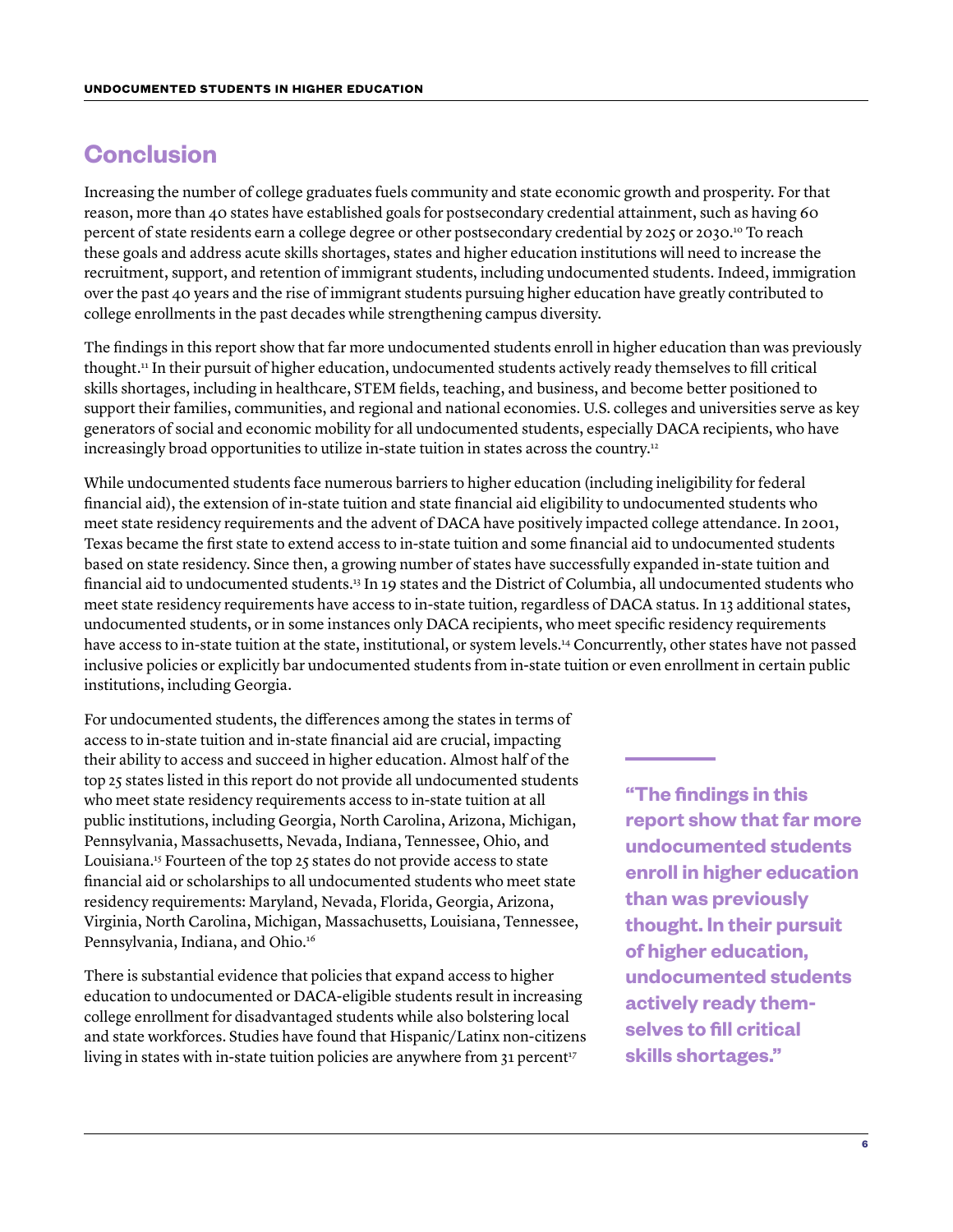to 54 percent<sup>18</sup> more likely to be enrolled in higher education than their peers in other states. Research also shows that these policies reduce high school dropout rates among certain immigrant students by as much as 14 percent.<sup>19</sup> The additional students who could potentially enroll and complete college as a result of expanded access would earn millions of dollars in additional income—translating into meaningful economic benefits for all Americans.

The findings in this report therefore are important for state educational goals and for higher education efforts to expand access and equity in higher education. In the current political context, these new estimates also point to the need to focus on the experiences, contributions, and potential of all undocumented students and not only on DACA recipients. These new estimates highlight the broader undocumented student population who contribute immensely to campuses across the country, and whose pursuit of higher education is vital to the future of this country.

**"The additional students who could potentially enroll and complete college as a result of expanded access would earn millions of dollars in additional income translating into meaningful economic benefits for all Americans."**

#### **METHODOLOGY**

Using the microdata of the 1-year sample from the 2018 American Community Survey (ACS), we first apply the methodological approach outlined by Harvard University economist George Borjas<sup>20</sup> to study the subset of the immigrant population that is likely to be undocumented students in postsecondary education. We then use a set of criteria to identify potential international students, based on factors such as school attendance, grade level, age, length of stay in the United States, and hours worked, and further exclude them from the group to arrive at our estimates about undocumented students.

Since DACA-eligible students is a subset of the total undocumented student population, we apply the guidelines for DACA from the U.S. Citizenship and Immigration Services (USCIS) to ACS microdata to restrict our data further. Further description of New American Economy's methodology of identifying undocumented and DACA-eligible students can be found in our methodology report.

#### **ENDNOTES**

- 1 "Undocumented Immigrants," New America Economy (NAE): https://www.newamericaneconomy.org/issues/undocumentedimmigrants.
- 2 "Undocumented Immigrants and the Covid-19 Crisis," New America Economy (NAE), (April 4, 2020): https:// research.newamericaneconomy.org/report/undocumentedimmigrants-covid-19-crisis/.
- 3 Total enrollment in fall 2018 was projected at about 19,828,000 students. For more information, please see: "Table 303.10: Total Fall Enrollment in Degree-Granting Postsecondary Institutions," Digest of Education Statistics, National Center for Education Statistics (NCES): https://nces. ed.gov/programs/digest/d18/tables/dt18\_303.10.asp.
- 4 Current Court injunctions in effect since January 2018 and through the publication of this report have only allowed for renewals of DACA by current or previous DACA recipients. They do not allow for new DACA applications.
- 5 To be eligible for DACA prior to September 5, 2017, young undocumented individuals must have arrived in the U.S. before the age of 16; lived continuously in the U.S. since June 15, 2007; be under the age of 31 as of June 15, 2012; have no felony, significant misdemeanor, or multiple misdemeanor convictions; and be in high school or a high school graduate or veteran, among other requirements. For more information on eligibility requirements for DACA, please see: https://www. uscis.gov/archive/consideration-deferred-action-childhoodarrivals-daca.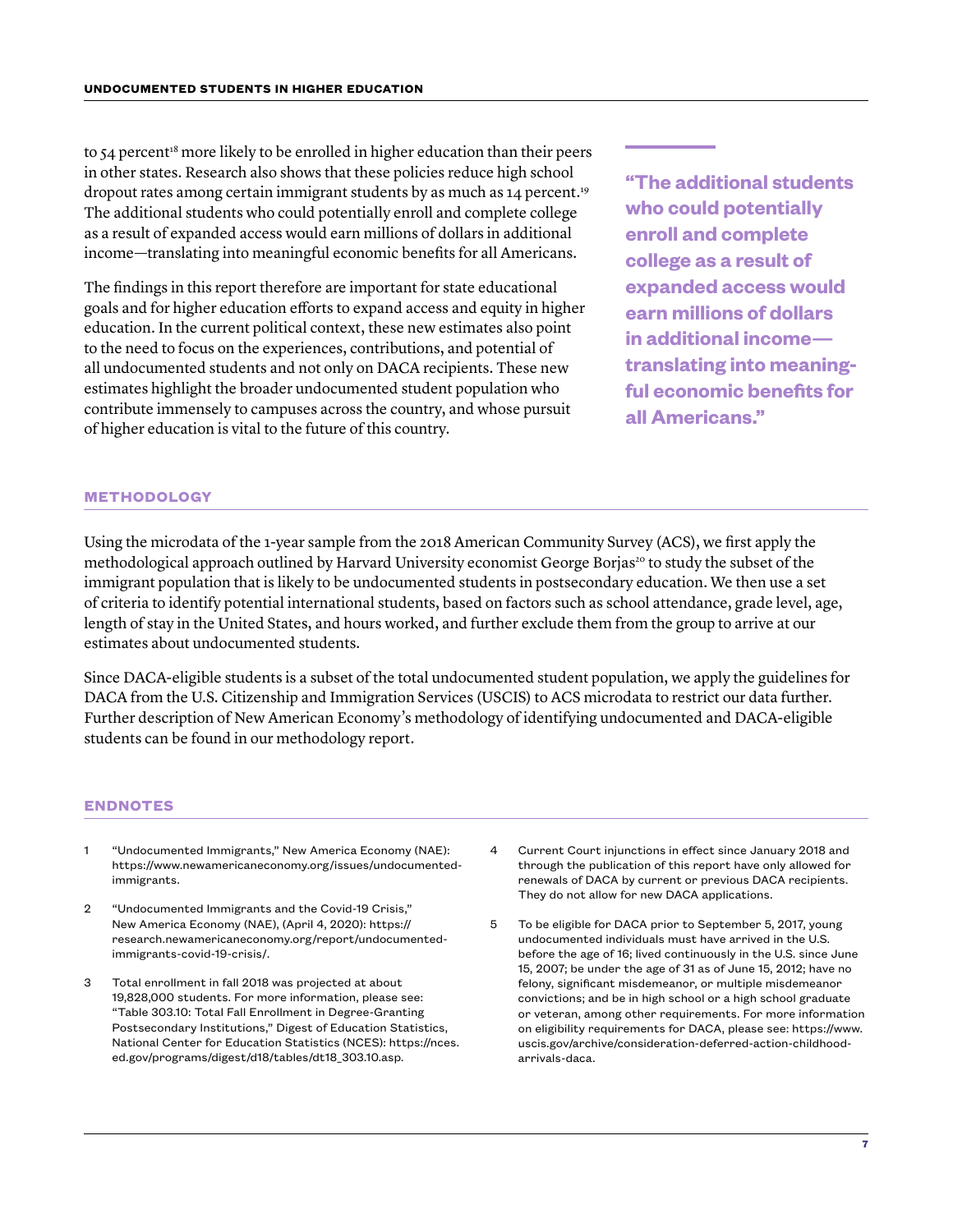#### **ENDNOTES (CONTINUED)**

- In 2017, the Migration Policy Institute (MPI) estimated that approximately 18 percent (or 124,000) of then active DACA recipients were enrolled in postsecondary education, while 20 percent were enrolled in secondary education (138,000). For more information, please see: Jie Zong, Ariel G. Ruiz Soto, Jeanne Batalova, Juia Gelatt, and Randy Capps, "A Profile of Current DACA Recipients by Education, Industry, and Occupation," Migration Policy Institute (MPI), (November 2017): https://www.migrationpolicy.org/research/profilecurrent-daca-recipients-education-industry-and-occupation.
- 7 The age-of-arrival categories in Chart 2 represent an approximation of generational cohorts. Chart 2 extends the "Adolescent/Young Adult" category up to age 21 to account for GED and alternative high school programs, which accept older adolescents and young adults. These students may go on to community colleges. For more information, please see: Rubén G. Rumabut, "Ages, Life Stages, and Generational Cohorts: Decomposing the Immigrant First and Second Generations in the United States," International Migration Review, Vol. 38, No. 3, pp. 1160-1205, (Fall 2004): https://ssrn. com/abstract=1887924.
- 8 For instance, an estimated 50,000 to 70,000 undocumented students in California are enrolled in the state's community colleges. For more information, please see: "California Community Colleges Dreamers Project: Strengthening Institutional Practices to Support Undocumented Students," Immigrants Rising, et al., (2019): https://immigrantsrising. org/wp-content/uploads/Immigrants-Rising\_CCC-Dreamers-Project\_Full-Report.pdf.
- 9 STEM fields include those categorized as STEM fields by Department of Homeland Security's (2016) STEM Designated Degree Program List and nursing fields as defined by U.S. Census Bureau; American Community Survey, 2018.
- 10 For more information, please see: "Tracking America's Progress Toward 2025," A Stronger Nation: Learning Beyond High School Builds American Talent, Lumina Foundation, (February 10, 2020): http://strongernation.luminafoundation. org/report/2020/#nation.
- 11 In 2019, the Migration Policy Institute (MPI) updated the widely used estimate from 2003 that 65,000 undocumented students graduate from U.S. high schools annually, showing that the actual number was now approximately 98,000 undocumented students annually. For more information, see: Jie Zong and Jeanne Batalova, "How Many Unauthorized Immigrants Graduate from U.S. High Schools Annually?" Migration Policy Institute (MPI) (April 2019): https:// www.presidentsimmigrationalliance.org/wp-content/ uploads/2019/04/UnauthorizedImmigrant-HS-Graduates-FactSheet-Final.pdf. Another widely cited estimate from 2003 was that only 5 to 10 percent of undocumented students who graduate from U.S. high schools enrolled in college each year. See: Jeffrey S. Passel, "Further Demographic Information Relating to the DREAM Act," The Urban Institute, (October 21, 2003).
- 12 Roberto Gonzales, et al., "The Long-Term Impact of DACA: Forging Futures Despite DACA's Uncertainties," National UnDACAmented Research Project (NURP) (2019): https:// immigrationinitiative.harvard.edu/files/hii/files/final\_daca\_ report.pdf.
- 13 Details on state policies regarding in-state tuition access for undocumented status are available at the uLEAD network website (https://uleadnet.org/). Other resources listing specific state policies, board of regents decisions, and other actions include Presidents' Alliance on Higher Education and Immigration, "Higher Ed Guide to Tuition, Financial Aid & Other Funding for Undocumented Students" at https://www.presidentsimmigrationalliance.org/2019/11/22/ higher-ed-guide-to-tuition-financial-aid-other-funding-forundocumented-students/, National Conference of State Legislatures (NCSL), "Tuition Benefits for Immigrant Students" at http://www.ncsl.org/research/immigration/ tuition-benefits-for-immigrants.aspx, and National Immigration Law Center (NILC), "Basic Facts About In-State Tuition for Undocumented Students" at https://www.nilc.org/ issues/education/basic-facts-instate/.
- 14 The Governor of Virginia approved a state bill on April 7, 2020 that will grant in-state tuition to all undocumented students who graduate from a Virginia high school or meet the state's residency requirements and pass a high school equivalency examination. The bill goes into effect on July 1, 2020: .https:// lis.virginia.gov/cgi-bin/legp604.exe?201+sum+HB1547. For more information on access to in-state tuition by state, please see: "Higher Ed Guide to Tuition, Financial Aid & Other Funding for Undocumented Students," Presidents' Alliance on Higher Education and Immigration (December 2019): https://www.presidentsimmigrationalliance.org/2019/11/22/ higher-ed-guide-to-tuition-financial-aid-other-funding-forundocumented-students/.
- 15 Arizona allows for undocumented students to pay 150% of instate tuition; Massachusetts and Ohio extend in-state tuition to undocumented students with DACA status; and Indiana, Michigan, Nevada, and Pennsylvania offer in-state tuition to undocumented students and/or students with DACA status at specific two and four-year public institutions. For more information, please see: "Higher Ed Guide to Tuition, Financial Aid & Other Funding for Undocumented Students," Presidents' Alliance on Higher Education and Immigration : https://www.presidentsimmigrationalliance.org/2019/11/22/ higher-ed-guide-to-tuition-financial-aid-other-funding-forundocumented-students/.
- 16 Ibid.
- 17 Neeraj Kaushal, "In-State Tuition for the Undocumented: Education Effects on Mexican Young Adults," Journal of Policy Analysis and Management, Vol. 27, No. 4 (September 29, 2008).
- Stella M. Flores, "State Dream Acts: The Effect of In-State Resident Tuition Polices and Undocumented Latino Students," The Review of Higher Education, Vol. 33, No. 2 (2010).